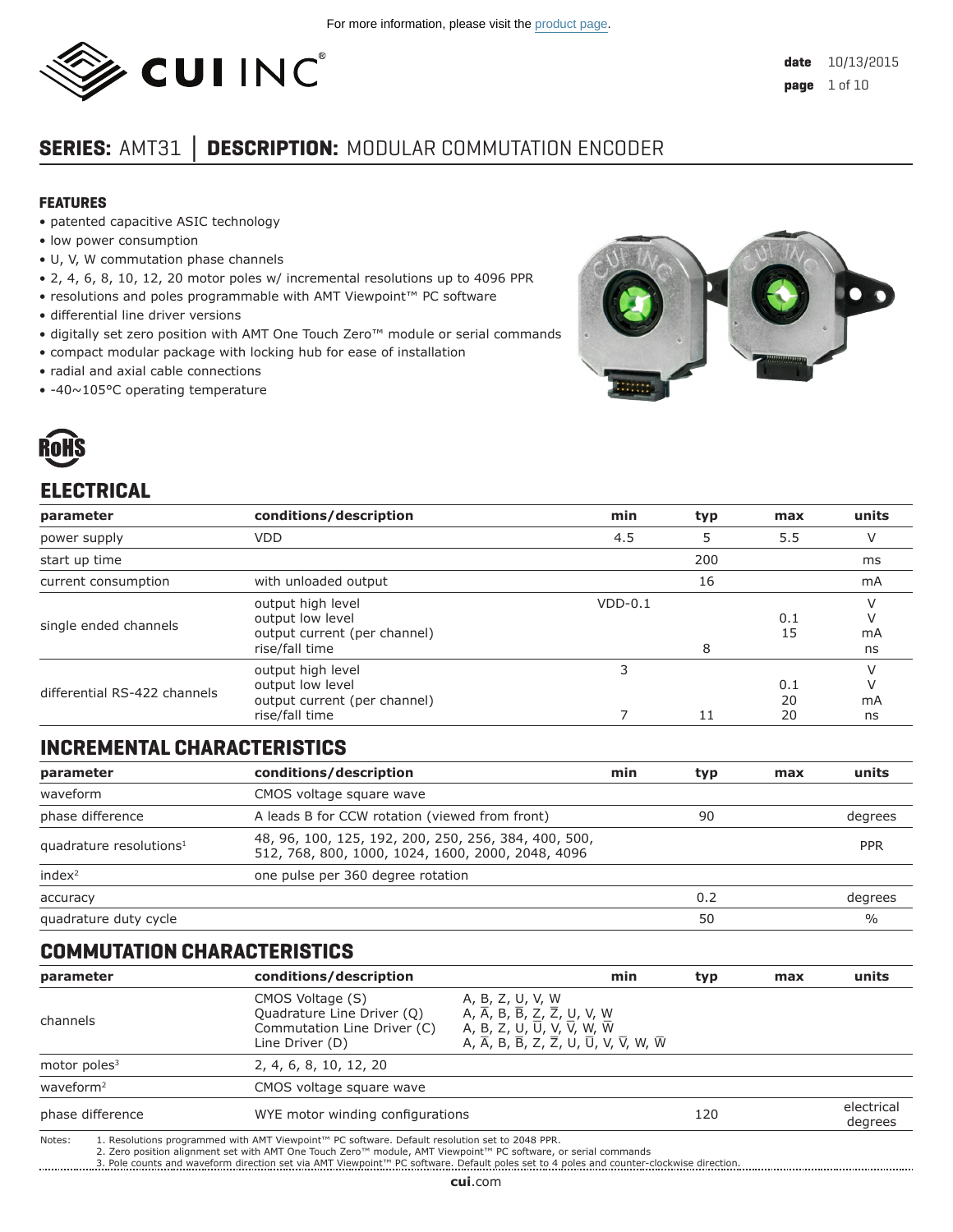## **MECHANICAL**

| parameter                                | conditions/description                                                             | min | typ  | max       | units      |
|------------------------------------------|------------------------------------------------------------------------------------|-----|------|-----------|------------|
| motor shaft length                       |                                                                                    | q   |      |           | mm         |
| weight                                   | weight varies by configuration                                                     |     | 15.7 |           |            |
| axial play                               |                                                                                    |     |      | $\pm 0.3$ | mm         |
| rotational speed (at each<br>resolution) | 48, 96, 100, 125, 192, 200, 250, 256, 384, 400,<br>500, 512, 800, 1000, 1024, 2048 |     |      | 8000      | <b>RPM</b> |
|                                          | 768, 1600, 2000, 4096                                                              |     |      | 4000      | <b>RPM</b> |

## **ENVIRONMENTAL**

| parameter                          | conditions/description                         | min | typ | max | units |
|------------------------------------|------------------------------------------------|-----|-----|-----|-------|
| operating temperature <sup>1</sup> |                                                | -40 |     | 105 | °C    |
| humidity                           | non-condensing                                 |     |     | 85  | %     |
| vibration                          | 10~500 Hz, 5 minute sweep, 2 hours on each XYZ |     |     |     |       |
| shock                              | 3 pulses, 6 ms, 3 on each XYZ                  |     |     | 200 |       |
| <b>RoHS</b>                        | 2011/65/EU                                     |     |     |     |       |

Note: 1. Encoders with operating temperature of -40~125°C are available as a custom order

# **SERIAL INTERFACE**

| parameter  | conditions/description                                                                          | min | typ    | max | units |
|------------|-------------------------------------------------------------------------------------------------|-----|--------|-----|-------|
| protocol   | serial UART                                                                                     |     |        |     |       |
| controller | driven by onboard Microchip PIC18F25K80. See<br>Microchip documentation for additional details. |     |        |     |       |
| data rate  | 8 data bits, no parity, 1 stop bit, least significant<br>bit first                              |     | 115200 |     | baud  |

# **WAVEFORMS**

Quadrature signals with index showing counter-clockwise rotation **Figure 1**



The following parameters are defined by the resolution selected for each encoder, where  $R =$  resolution.

| <b>Parameter</b> | <b>Description</b>   | <b>Expression</b> | Units              |
|------------------|----------------------|-------------------|--------------------|
|                  | period               | 360/R             | mechanical degrees |
| P                | pulse width          | T/2               | mechanical degrees |
|                  | index width          | P/2               | mechanical degrees |
| S                | $A/B$ state<br>width | P/2               | mechanical degrees |



Commutation signals with index (The programmable direction setting dictates in which direction of rotation U will lead V, and V will lead W)



The following parameters are defined by the resolution and pole count selected for each encoder, where  $R =$  resolution and  $M =$ pole.

| <b>Parameter</b> | <b>Description</b> | <b>Expression</b> | <b>Units</b>       |
|------------------|--------------------|-------------------|--------------------|
|                  | period             | 720/M             | mechanical degrees |
| P                | pulse width        | T/2               | mechanical degrees |
|                  | index width        | 90/R              | mechanical degrees |
|                  | U/V/W state        | 60                | electrical degrees |
| S                | width              | T/6               | mechanical degrees |
|                  | phase              | 120               | electrical degrees |
| C                | spacing            | T/3               | mechanical degrees |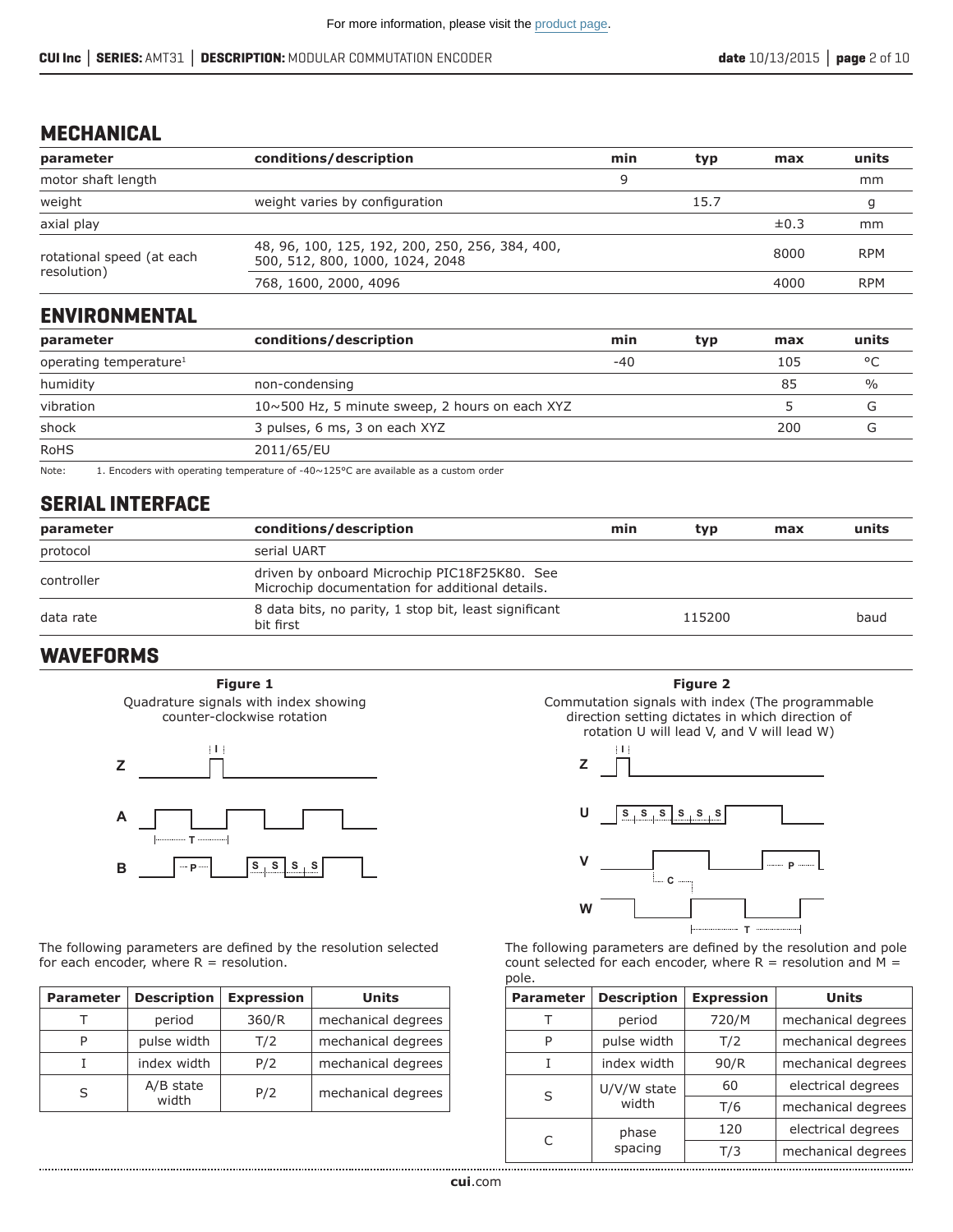## **PART NUMBER KEY**

For customers that prefer a specific AMT31 configuration, please reference the custom configuration key below.



# **AMT31-V KITS**

In order to provide maximum flexibility for our customers, the AMT31 series is provided in kit form standard. This allows the user to implement the encoder into a range of applications using one sku#, reducing engineering and inventory costs.

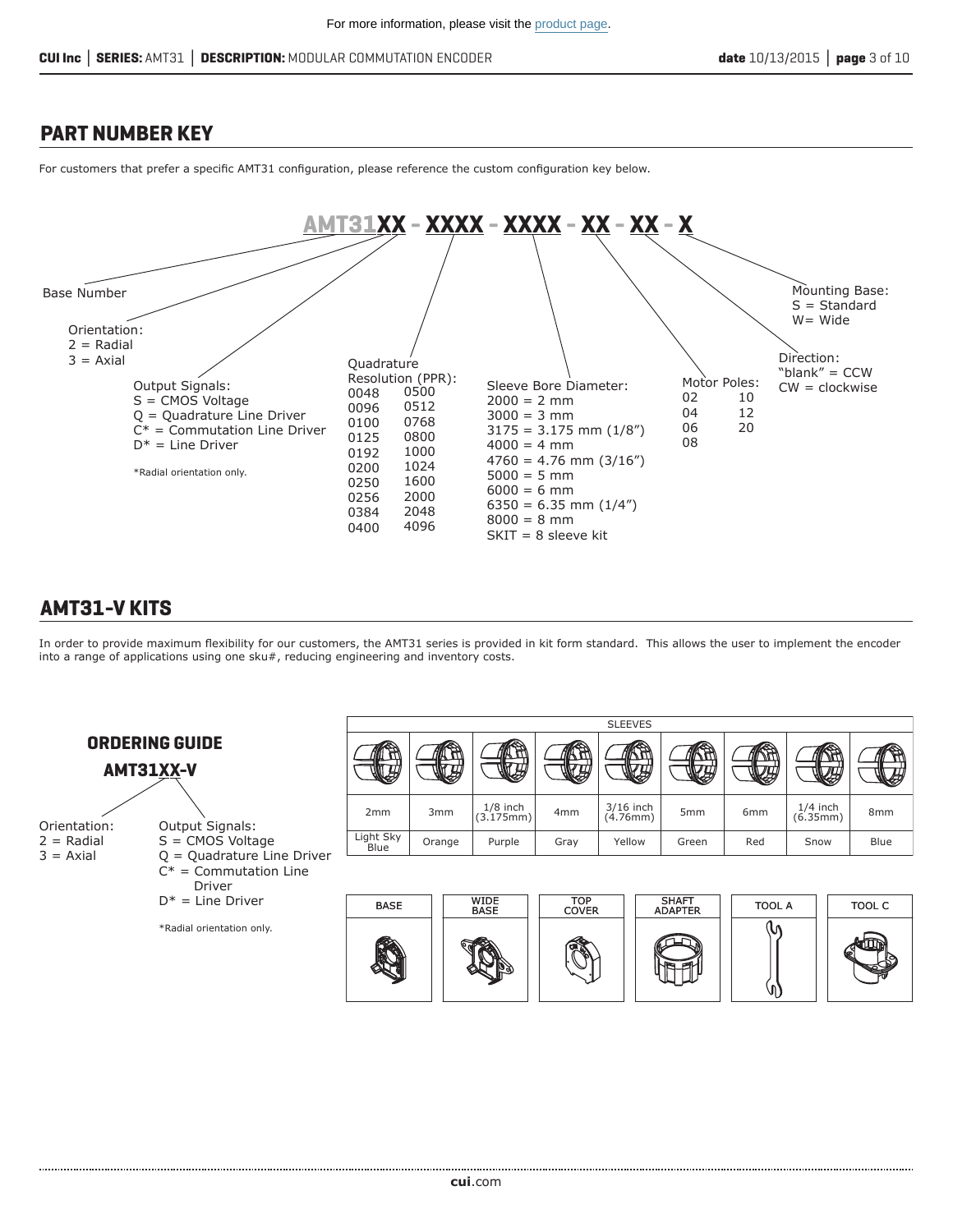# **ENCODER INTERFACE**

|                | <b>PINOUT CONNECTOR</b> |                  |                  |                                                                                                                                      |                  |                  |
|----------------|-------------------------|------------------|------------------|--------------------------------------------------------------------------------------------------------------------------------------|------------------|------------------|
|                |                         |                  | <b>Function</b>  |                                                                                                                                      |                  |                  |
| #              | <b>AMT312S</b>          | <b>AMT312Q</b>   | <b>AMT312C</b>   | <b>AMT312D</b>                                                                                                                       | <b>AMT313S</b>   | <b>AMT313Q</b>   |
| $\mathbf{1}$   | TX_ENC+                 | TX_ENC+          | TX_ENC+          | TX ENC+                                                                                                                              | RX ENC+          | RX_ENC+          |
| $\overline{2}$ | RX_ENC+                 | RX_ENC+          | RX_ENC+          | RX_ENC+                                                                                                                              | TX_ENC+          | TX_ENC+          |
| 3              | $U +$                   | $U +$            | $U +$            | $U +$                                                                                                                                | $U +$            | $U +$            |
| 4              | GND <sup>1</sup>        | GND <sup>1</sup> | GND <sup>1</sup> | GND <sup>1</sup>                                                                                                                     | GND <sup>1</sup> | GND <sup>1</sup> |
| 5              | $W +$                   | $W +$            | $W +$            | $W +$                                                                                                                                | $W +$            | $W +$            |
| 6              | $+5V$                   | $+5V$            | $+5V$            | $+5V$                                                                                                                                | $+5V$            | +5 V             |
| $\overline{7}$ | $V +$                   | $V +$            | $V +$            | $V +$                                                                                                                                | $V +$            | $V +$            |
| 8              | $B+$                    | $B+$             | $B+$             | $B+$                                                                                                                                 | $B+$             | $B+$             |
| 9              | N/A                     | $B -$            | N/A              | $B -$                                                                                                                                | N/A              | $B -$            |
| 10             | $A+$                    | $A+$             | $A+$             | $A+$                                                                                                                                 | $A+$             | $A+$             |
| 11             | N/A                     | $A -$            | N/A              | $A-$                                                                                                                                 | N/A              | $A-$             |
| 12             | $Z+$                    | $Z+$             | $Z+$             | $Z+$                                                                                                                                 | $Z+$             | $Z+$             |
| 13             | N/A                     | $Z-$             | N/A              | $Z-$                                                                                                                                 | N/A              | $Z-$             |
| 14             | <b>MCLRB</b>            | <b>MCLRB</b>     | <b>MCLRB</b>     | <b>MCLRB</b>                                                                                                                         | <b>MCLRB</b>     | <b>MCLRB</b>     |
| 15             | N/A                     | N/A              | $W -$            | W-                                                                                                                                   | N/A              | N/A              |
| 16             | N/A                     | N/A              | $V -$            | $V -$                                                                                                                                | N/A              | N/A              |
| 17             | N/A                     | N/A              | $U -$            | $U -$                                                                                                                                | N/A              | N/A              |
| Note:          |                         |                  |                  | 1. Connect encoder GND to motor chassis as closely as possible. For additional grounding techniques contact CUI Application Support. |                  |                  |

# **AMT312C & AMT312D**





Mating Connector: JAE FI-W17S

#### **AMT312S, AMT312Q, AMT313S & AMT313Q**



Mating Connector: Samtec ISDF-07-D-L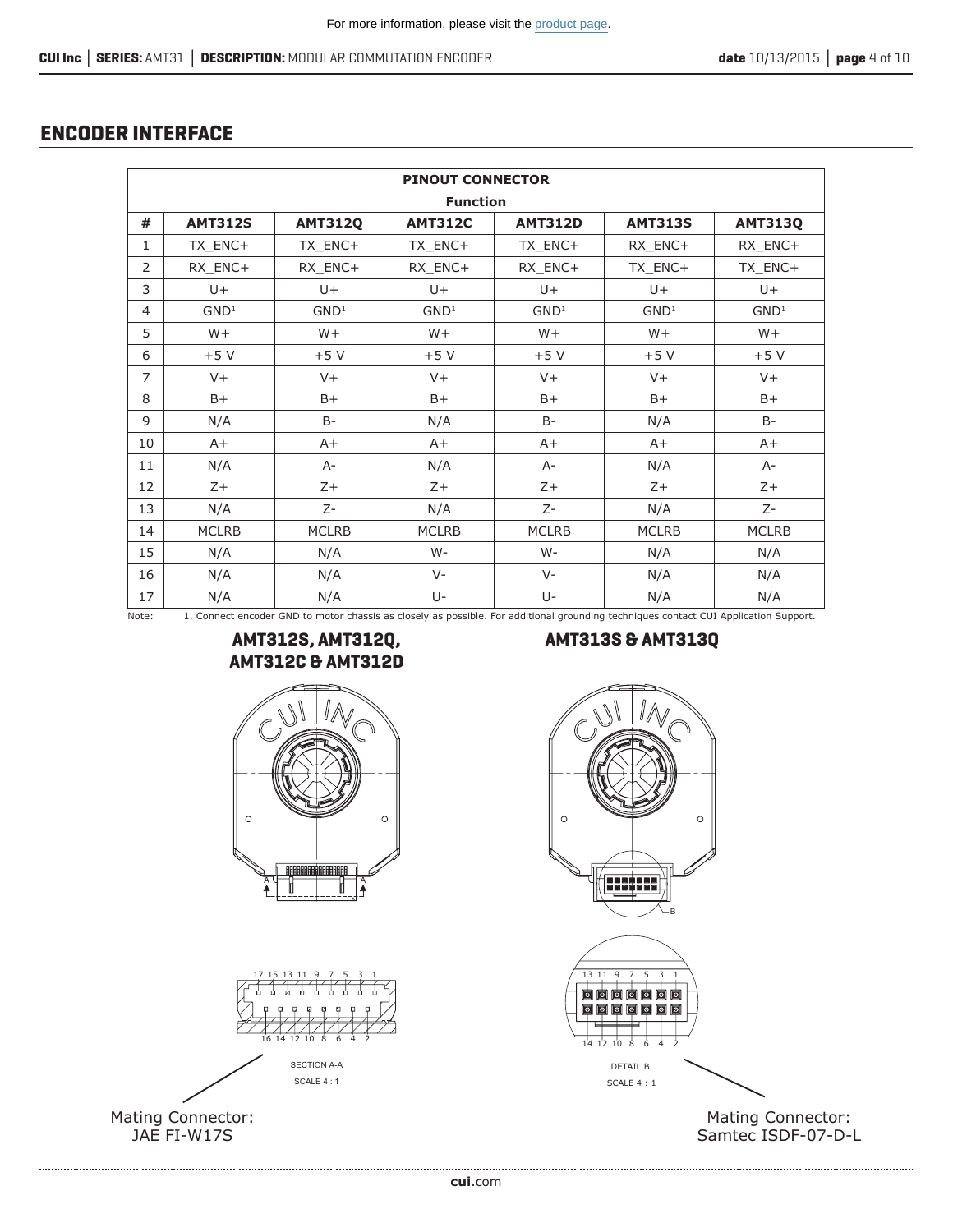## **MECHANICAL DRAWING**

#### **AMT312S, AMT312Q, AMT312C & AMT312D**

units: mm tolerance: ±0.1







#### **AMT313S & AMT313Q**

units: mm tolerance: ±0.1





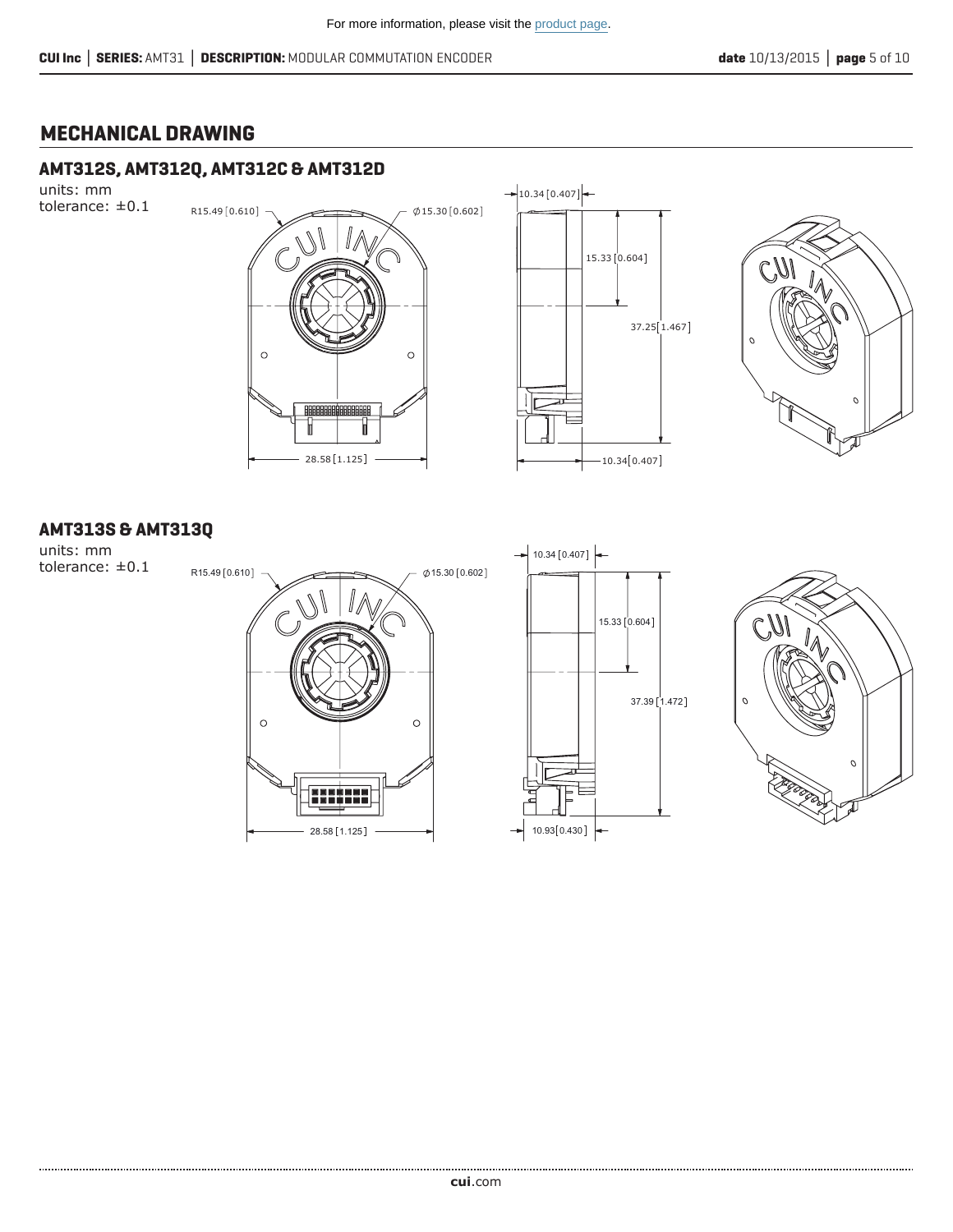# **MECHANICAL DRAWING (CONTINUED)**

#### **MOUNTING HOLE PATTERNS**

#### **STANDARD BASE**

units: mm[inch] tolerance: ±0.1



#### **WIDE BASE**

units: mm[inch] tolerance: ±0.1

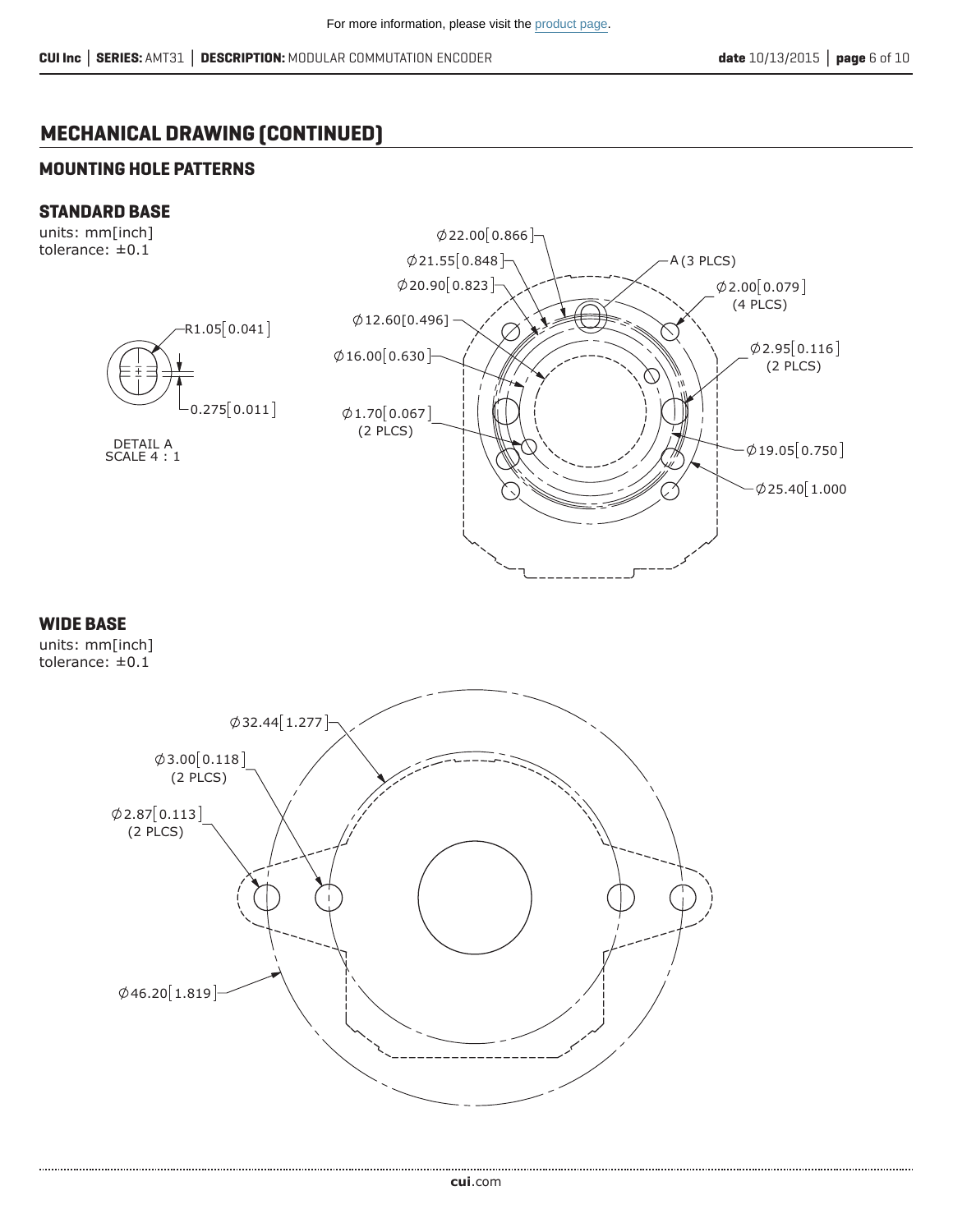## **ASSEMBLY PROCEDURE**



- **1.** Insert Tool A as a spacer that defines the distance to the mounting surface.
- **2.** Slide appropriate sized Sleeve over shaft all the way down to Tool A. **3.** Slide Shaft Adaptor over Sleeve.
- **4.** Use Tool C to press Shaft Adaptor over Sleeve (ensure Shaft Adapter and Tool C spline alignment) until flush with Tool A.



**1.** Fasten the Base on the motor (Tool C may need to be rotated to allow for some mounting configurations). **2.** Remove Tool C.

# **STEP 2**



- **1.** Remove Tools A and C.
- **2.** Place Base on motor, with Tool C used as a centering tool.



- **1.** Snap the Top Cover onto the Base, carefully observing that the teeth of the Shaft Adaptor align with the grooves in the hub. \*
- *\* We recommend no more than three cycles of mounting and removal of the AMT top cover base. Multiple cycles of mounting and removing the top cover can cause base fatigue over time and affect encoder performance.*





- **1.** Align Tool C with flange on Base.
- **2.** Slide Base and Tool C onto motor, centering onto the Shaft Adapter.





- **1.** Make sure the snaps are fully engaged by pressing on the Hub with the reverse side of Tool C.
- **2.** When assembly is finished, the Shaft Adaptor, Sleeve and Rotor Hub should all be flush with the Motor Shaft rotating freely.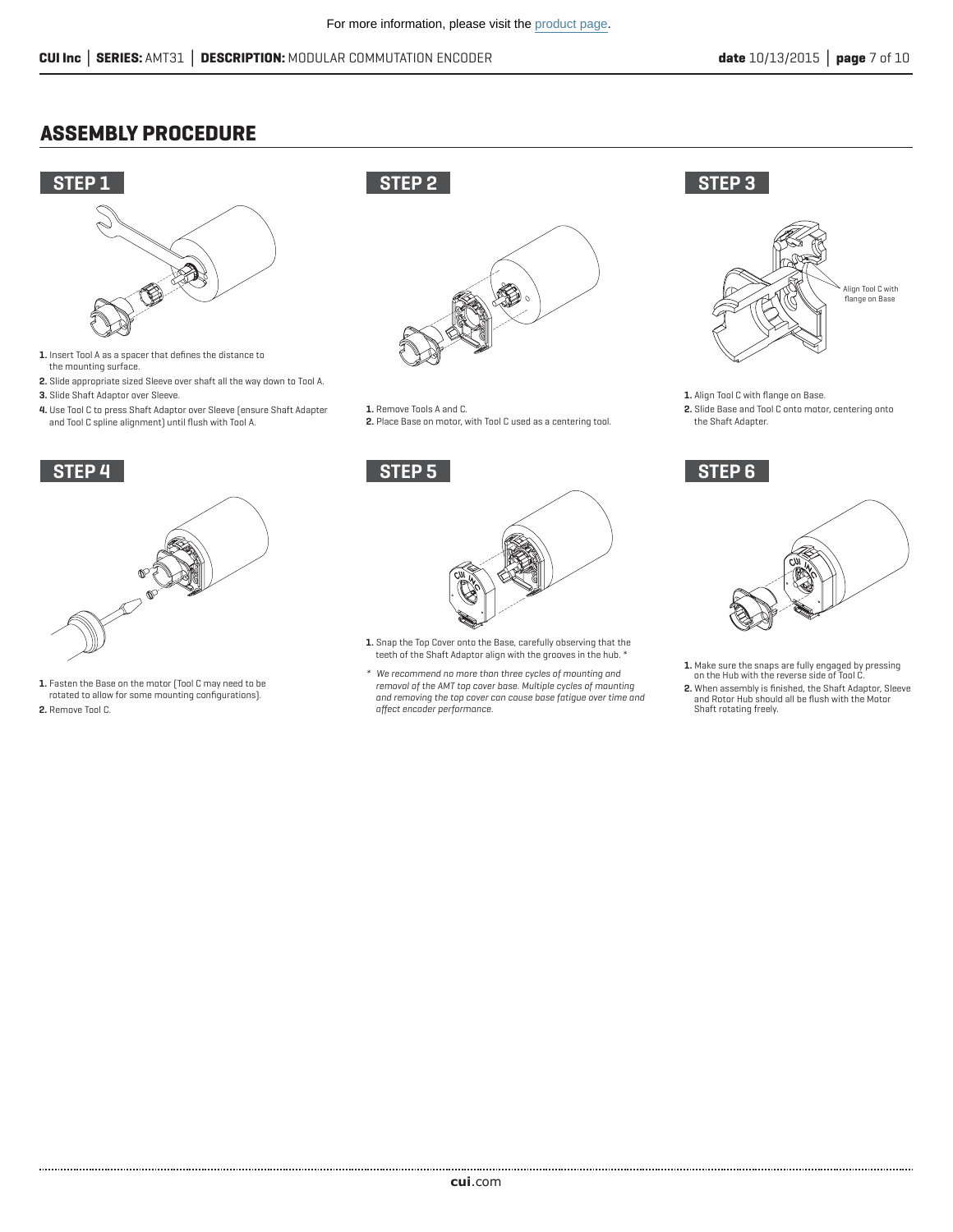## **APPLICATION NOTES**

#### **SERIAL INTERFACE**

The AMT31 series encoder is designed to operate with a serial UART interface. This interface allows the encoder to be configured and programmed by the AMT Viewpoint™ application. Along with programming, the AMT Viewpoint™ application uses the serial interface for diagnostics and motor pole alignment. Below are instructions on how to use the serial interface for position zeroing.

> Serial Commands **Table 1**

| Command | Action                                               | Use                                                                                                                                                                                                                                                                                                                                    |
|---------|------------------------------------------------------|----------------------------------------------------------------------------------------------------------------------------------------------------------------------------------------------------------------------------------------------------------------------------------------------------------------------------------------|
| 0       | This command sends an ascii '0' (hex<br>value 0x30). | This zeros the encoder and sets the index at the current angular position<br>along with the rising edge of the commutation channel U. This position<br>is stored in non-volatile memory and will remain present until a zero<br>command is set again or the encoder is reprogrammed via the AMT<br>Viewpoint <sup>™</sup> application. |
| Q       | This command sends an ascii 'Q' (hex<br>value 0x51). | This command restarts the encoder as if it were power cycled.                                                                                                                                                                                                                                                                          |

| Serial Pins  |                                                                                                              |                                                                       |  |  |  |
|--------------|--------------------------------------------------------------------------------------------------------------|-----------------------------------------------------------------------|--|--|--|
| Pin          | Description                                                                                                  | Connection                                                            |  |  |  |
| TX_ENC+      | This is the pin that the encoder<br>transmits serial data on.                                                | Connect this pin to the receiver input of your serial/UART interface. |  |  |  |
| RX ENC+      | This is the pin that the encoder<br>receives serial commands on.                                             | Connect this pin to your serial/UART interface transmitter output.    |  |  |  |
| <b>MCLRB</b> | This pin is used to force the encoder<br>into reset for reprogramming via the<br>AMT Viewpoint™ application. | Connection of this pin is not required for the above serial commands. |  |  |  |

**Table 2**

The serial interface operates at 115200 baud with 8 data bits, no parity, and 1 stop bit, and 1 start bit. This is the standard UART protocol. Data lines TX\_ENC+ and RX\_ENC+ are high when inactive.

> Serial Timing Diagram **Figure 3**





Response: \r (hex: 0x0d, binary: 0b10110000)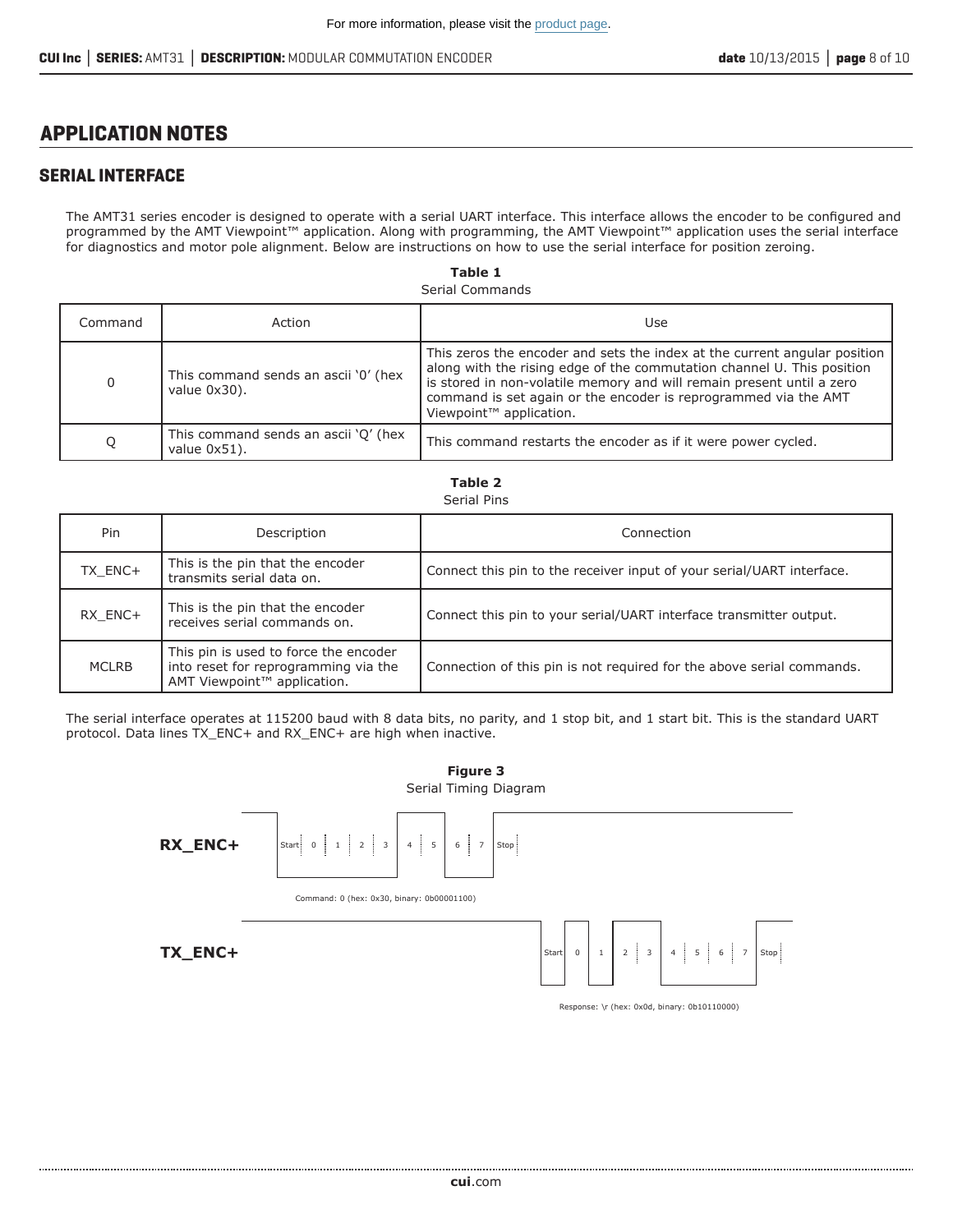## **APPLICATION NOTES (CONTINUED)**

#### **COMMUTATION ALIGNMENT AND ZERO POSITION**

The AMT31 series encoder requires minimal setup time for brushless DC (BLDC) motor applications. Installation can be completed with either a PC with the AMT Viewpoint™ application installed, an AMT-OTZ-1 zero alignment module, or any 5V serial interface. The following steps explain the proper commutation alignment procedure for the AMT31 encoder.

- 1. Ensure AMT31 encoder is set for correct pole count. To verify or change settings use the AMT Viewpoint™ software.
- 2. Mount encoder following AMT Assembly procedure.
- 3. Use the motor manufacturer's documentation to determine the correct motor phase to energize for alignment. Energized phase will coincide with the rising edge of the AMT31 encoders 'U' signal. This typically means energizing phase 1 by applying positive voltage to the wire labeled 'phase 1', and grounding the wire labeled 'phase 2'. The third wire always remains unconnected.
- 4. Using a power supply, energize the two wires found previously. This will lock the rotor into a fixed position.
- 5. Connect AMT31 encoder to an AMT-OTZ-1 zero alignment module, the AMT Viewpoint™ application, or any suitable 5V serial interface.
- 6. Use any of the connected devices to issue an alignment command to the encoder. This will digitally set the rising edge of 'U' and the 'Z' index to the current angular position.
- 7. Remove power from motor phase windings; connect motor and encoder to proper motor driver.
- 8. If the above is done correctly your AMT31 encoder is now ready for operation. As a verification of alignment you may power the encoder, and use an oscilloscope to monitor phase 1 of the motor and the 'U' channel of the encoder as you hand spin the motor. If alignment is correct, the square wave generated on the 'U' channel will overlap perfectly with the sine wave generated by phase 1 of the motor. If alignment does not match, recheck motor documentation and retry alignment procedure.